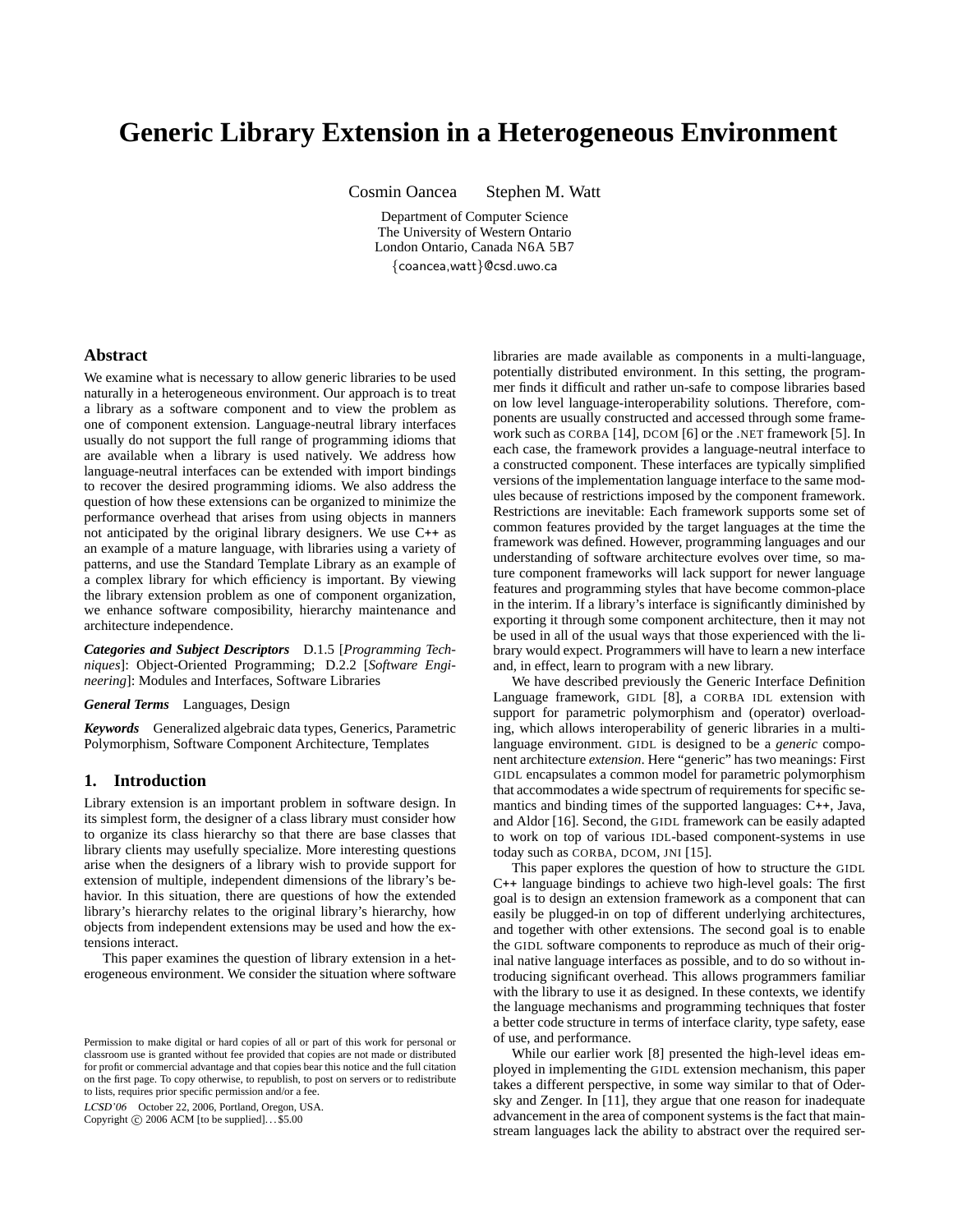vices. They identify three language abstractions, namely *abstract type members*, *selftype annotations*, and *modular mixin composition* that enable the design of first-class value components (components that use neither static data nor hard references).

We look at the GIDL extension as a component that can be employed on top of other underlying architectures and which can be, at its turn, further extended. Consequently, we identify the following as desirable properties of the extension:

- The extension interface should be type-precise and it should allow type-safety reasoning with respect to the extension itself. The type-safety result for the whole framework would thus be derived from the ones of the extensions and of the underlying architecture.
- The extension should be split in first-class value components. In the GIDL case for example, one component should encapsulate the underlying architecture specifics and be statically generated. The other one should generically implement the extension mechanism. This would allow GIDL to be plugged in with various backend-architectures without modifying the compiler.
- The extension should preserve the look and feel of the underlying architecture, or at least not complicate its use.
- The extension overhead should be within reasonable limits, and there should be good indication that compiler techniques may be developed to eliminate it.

In the context of GIDL's C<sup>++</sup> bindings, we identify the language concepts and programming strategies that enable a better code structure in the sense described above. We particularly recognize *the generalized algebraic data types* paradigm [17] to be essential in enforcing a clear and concise meta-interface of the extension. In agreement with  $[11]$ , we also find that the use of  $(C^{++}$  simulated) *abstract type members*, and *traits* allows the extension to be split into first-class value components. This derives the obvious software maintenance benefits.

The second part of this paper reports on an experiment where we have used GIDL to export part of the C++ Standard Template Library (STL) functionality to a multi-language, potentially distributed use. We had two main objectives:

The first objective was to determine to what degree the interface translation could preserve the coding style "look and feel" of the original library. Ideally, the STL and its GIDL-exported programs should differ only in the types used. This allows the STL programmers to easily "learn" to use the GIDL interface to write for example distributed applications. More importantly, this opens the door to a richer composition between GIDL and STL objects, as enabled by the STL orthogonal design of its domains. For example GIDL iterators are themselves valid STL iterators and thus they can be manipulated by the STL containers and algorithms. In this context we investigate the issues that prevent the translation to conform with the library semantics, the techniques to amend them, and the tradeoffs between translation ease-of-use and performance.

The second objective was to determine whether the interface translation could avoid introducing excessive overhead. We show how this can be achieved through the use of various helper classes that allow the usual STL idioms to be used, while avoiding unnecessary copying of aggregate objects.

The rest of the paper is organized as follows. Section 2 briefly recalls the GADT programming technique, and gives a high-level review of the GIDL framework. Section 3 presents the rationale for employing GADT-based techniques to extend existing frameworks, and outlines the issues to be addressed when translating the STL library to a heterogeneous environment. Section 4 describes the design of the GIDL bindings for the C++ language. Section 5 describes the "black-box" type translation of the STL library to a multi-language, distributed environment via GIDL and discusses certain usability/efficiency trade-offs. Finally Section 6 presents some concluding remarks.

```
data Exp t where<br>Lit :: Int
      Lit :: Int -> Exp Int<br>Plus :: Exp Int -> Exp Int
                     \cdot: Exp Int \rightarrow Exp Int \rightarrow Exp Int
      Equals :: Exp Int \rightarrow Exp Int \rightarrow Exp<br>Fst :: Exp(a, b) \rightarrow Exp a\therefore Exp(a,b) \rightarrow Exp a
eval :: Exp t \rightarrow teval e = \text{case } e \text{ of }<br>Lit i \rightarrow iLit i<br>Plus e1
                 e1 e2 \rightarrow eval e1 + eval e2
      Equals e1 e2 \rightarrow eval e1 == eval e2
      Fst e -> fst (eval e)
```

|  | Figure 1. GADT-Haskell interpreter example. |  |  |
|--|---------------------------------------------|--|--|
|--|---------------------------------------------|--|--|

| public class Pair <a,b></a,b>                                                          | $\{ / * \dots * / \}$ |  |
|----------------------------------------------------------------------------------------|-----------------------|--|
| public abstract class Exp <t></t>                                                      | $\{ / *  * / \}$      |  |
| public class Lit : Exp <int></int>                                                     |                       |  |
| { public Lit(int val)                                                                  | $\{ / *  * / }$       |  |
| public class Plus : Exp <int></int>                                                    |                       |  |
| { public Plus(Exp <int> a, Exp<int> b) { <math>/* \ldots */</math> } }</int></int>     |                       |  |
| public class Equals : Exp <bool></bool>                                                |                       |  |
| { public Equals(Exp <int> e1, Exp<int> e2) { <math>/* \ldots */</math> } }</int></int> |                       |  |
| public class Fst <a,b> : Exp<a></a></a,b>                                              |                       |  |
| { public Fst(Exp <pair<a,b>&gt; e)</pair<a,b>                                          | $\{ / *  * / \}$ }    |  |
|                                                                                        |                       |  |

**Figure 2.** GADT-C# interpreter example.

# **2. Background**

The first subsection of this chapter introduces at a high-level the *generalized algebraic data types* [17, 4] (GADT) concept and illustrates its use through a couple of examples. The second subsection briefly recounts the architectural design of the GIDL framework and the semantics of the parametric polymorphism model it introduces. A detailed account of this work is given elsewhere [8].

### **2.1 Generalized Algebraic Data Types**

Functional languages such as Haskell and ML support generic programming through user-defined (type) parameterized algebraic datatypes (PADTs). A datatype declaration defines both a named type and a way of constructing values of that type. For example a binary tree datatype, parameterized under the types of the keys and values it stores, can be defined as below.

```
data BinTree k d = Leaf k d \overline{\phantom{a}}Node k d (BinTree k d) (BinTree k d)
```
Both value constructors have the generic result type BinTree k d, and any value of type BinTree k d is either a leaf or a node, but it cannot be statically known which. BinTree is an example of a *regular* datatype since all its recursive uses in its definition are uniformly parameterized under the parametric types k and d.

Generalized algebraic data types (GADTs) enhance the functional programming language PADTs by allowing constructors whose results are instantiations of the datatype with other types than the formal type parameters. Figure 1 presents part of the definition of the types needed to implement a simple language interpreter. Note that all the type-constructors (Lit, Plus, Equals, and Fst) refine the type parameter of Exp, and use the Exp datatype at different instantiations in the parameters of each constructor. Also Fst uses the type variable B that does not appear in its result type. These are recognized as attributes of the GADT concept; its usefulness is illustrated by the fact that one can now write a well-typed evaluator function (eval). The example is inspired from [4] and is written in an extension of Haskell with GADTs.

Kennedy and Russo[4] show, among other things, that existing object oriented programming languages such as Java and C# can express a large class of GADT programs through the use of generics, subclassing and virtual dispatch. A C# implementation of the interpreter using GADTs is sketched in Figure 2.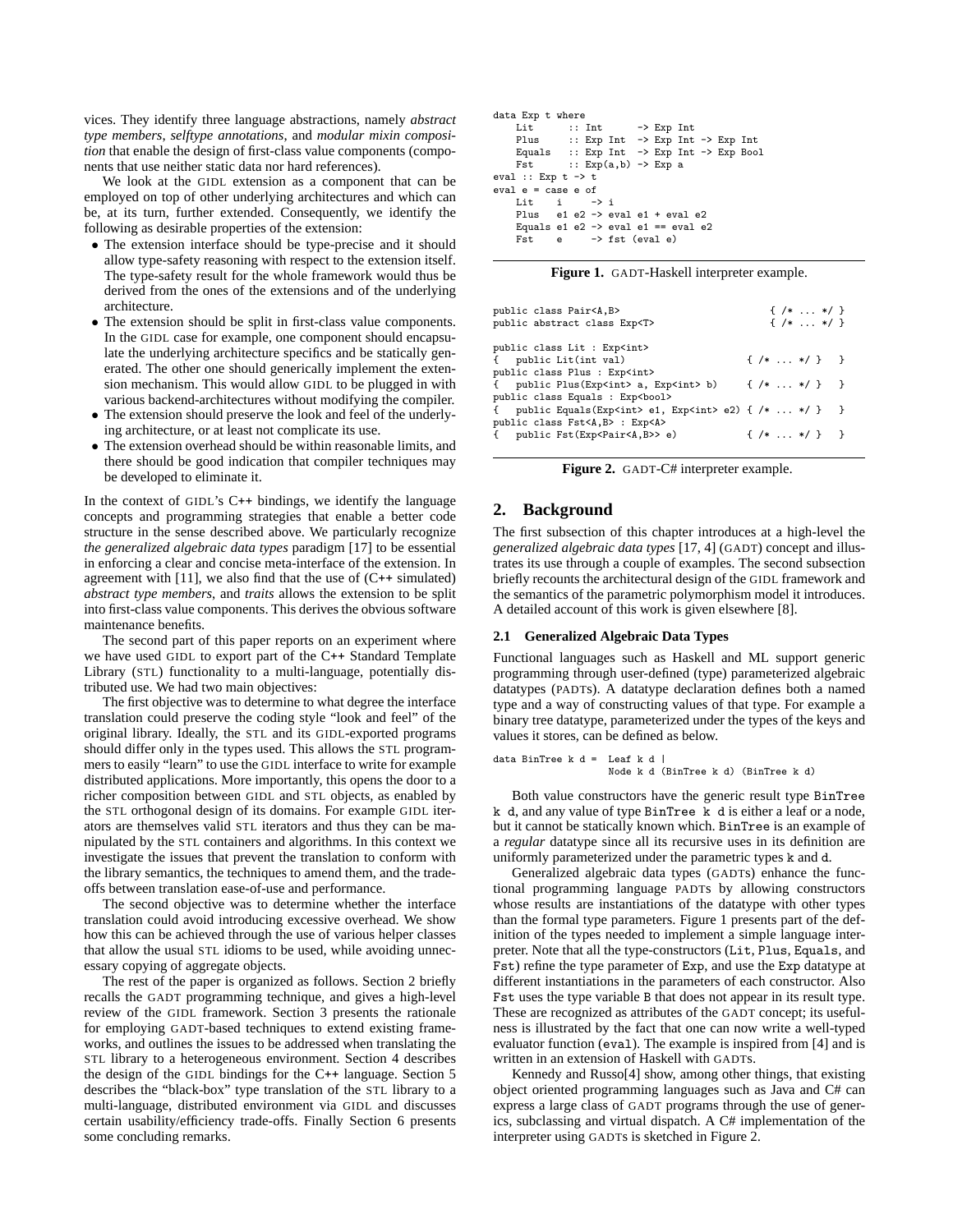```
/*********************** GIDL interface ***********************/
interface Comparable< K >
{ boolean operator">" (in K k); boolean operator"=="(in K k); };
interface BinTree< K:-Comparable<K>, D >
{ D getData(); K getKey(); D find(in K k); };
interface Leaf< K:-Comparable<K>, D > : BinTree<K,D>
\{ \text{void init(in K k, in D d)}; \}interface Node< K:-Comparable<K>, D > : BinTree<K,D><br>{ BinTree<K.D> getLeftTree();     BinTree<K.D> getRightTree();    };
{ BinTree<K,D> getLeftTree();
interface Integer : Comparable<Integer> { long getValue(); };
interface TreeFactory<K:-Comparable<K>, D> {<br>
Integer mkInt(in long val);
                mkInt(in long val);
  BinTree<K,D> mkLeaf(in K k, in D d);
  BinTree<K,D> mkNode
  (in K k, in D d, in BinTree<K;D> right, in BinTree<K;D> left);
\ddot{\ }:
/*********************** C++ client code **********************/
TreeFactory<Integer, Integer> fact(...); // get a factory object
Integer i6=fact.mkInt(6), i7=fact.mkInt(7), i8=fact.mkInt(8);
BinTree<Integer, Integer>
b6=fact.mkLeaf(i6,i6),
           b8=fact.mkLeaf(i8,i8), tree=fact.mkNode(i7,i7,b6,b8);
int res = tree.find(i8).getValue(); // 8
```


## **2.2 The GIDL Framework**

The Generic Interface Definition Language framework [8] (GIDL for short) is designed to be a *generic* component architecture extension that provides support for parameterized components and that can be easily adapted to work on top of various software component architectures in use today: CORBA, DCOM, JNI. (The current implementation is on top of CORBA). We summarize the GIDL model for parametric polymorphism in Section 2.2, and briefly describe the GIDL architecture in Section 2.2. An in depth presentation of these topics can be found in [8].

## **The GIDL language**

GIDL extends CORBA–IDL [12] language with support for *Fbounded parametric polymorphism*. Figure 3 shows abstract data type (ADT)-like GIDL interfaces for a binary tree that is typeparameterized under the types of data and keys stored in the nodes. The type-parameter K in the definition of the BinTree interface is qualified to export the whole functionality of its qualifier Comparable<K>; that is, the comparison operations > and ==. GIDL also supports a stronger qualification denoted by : that enforces a subtyping relation between the instantiation of the type parameter and the qualifier. Figure 3 also presents C++ client code that builds a binary tree and finds in the tree the data of a node that is identified through its key. Note that the code is very natural for the most parts; the only place where CORBA specifics appear is in the creation of the factory object (fact).

#### **The GIDL Extension Architecture**

Figure 4 illustrates at a high level the design of the GIDL framework. The implementation employs a generic type erasure mechanism, based on the subtyping polymorphism supported by IDL. A GIDL specification compiled with the GIDL compiler generates an IDL file where all the generic types have been *erased*, together with GIDL wrapper stub and skeleton bindings, which recover the lost generic type information. Currently GIDL provides language bindings for C++, Java, and Aldor. Compiling the IDL file creates the underlying architecture (UA) stub and skeleton bindings. Every GIDL-stub (client) wrapper object references a UA-stub object. Every GIDL-skeleton (server) wrapper inherits from the corresponding UA-skeleton type. This technique is somewhat related with the "reified type" pattern of Ralph Johnson [3], where objects are used to carry type information.



**Figure 4.** GIDL architecture circle – user code; hexagon – GIDL component; rectangle – underlying architecture component; dashed arrow – is compiled to; solid arrow – method invocation flow

The solid arrows in Figure 4 depict method invocation. When a method of a GIDL stub wrapper object is called, the implementation retrieves the parameters' UA-objects, invokes the UA method on these, and perform the reverse operation on the result. The wrapper skeleton functionality is the inverse of the client. The wrapper skeleton method creates GIDL stub wrapper objects encapsulating the UA objects, thus recovering the generic type erased information. It then invokes the user-implemented server method with these parameters, retrieves the UA IDL-object or value of the result and passes it to the IDL skeleton.

The extension introduces an extra level of indirection with respect to the method invocation mechanism of the underlying framework. This is the price to pay for the generality of the approach: this generic extension will work on top of any UA vendor implementation while maintaining backward compatibility. However, since the GIDL wrappers are mainly storing generic type information, one can anticipate that the introduced overhead can be eliminated by applying aggressive compiler optimizations.

# **3. Problems Statement and High-Level Solutions**

This section states and motivates the main issues addressed by this paper, and presents at the high-level the methods employed to solve them: Section 3.1 summarizes the rationale and the techniques we have used to structure the GIDL language bindings. Section 3.2 outlines the main difficulties a heterogeneous translation of the STL library has to overcome, and points to a solution that preserves the library semantics and programming patterns.

# **3.1 Software Extensions via GADTs**

Among the GADTs applications, the literature enumerates: strongly typed evaluators, generic pretty printing, generic traversal and queries and typed LR parsing. This paper finds another important application of the GADT concept: in the context of software architecture extensions. This section describes things at a high-level, while Section 4 presents in detail the C++ binding.

Section 2.2 has introduced GIDL as a *generic extension framework* that enhances CORBA with support for parametric polymorphism. The GIDL wrapper objects can be seen as an aggregation of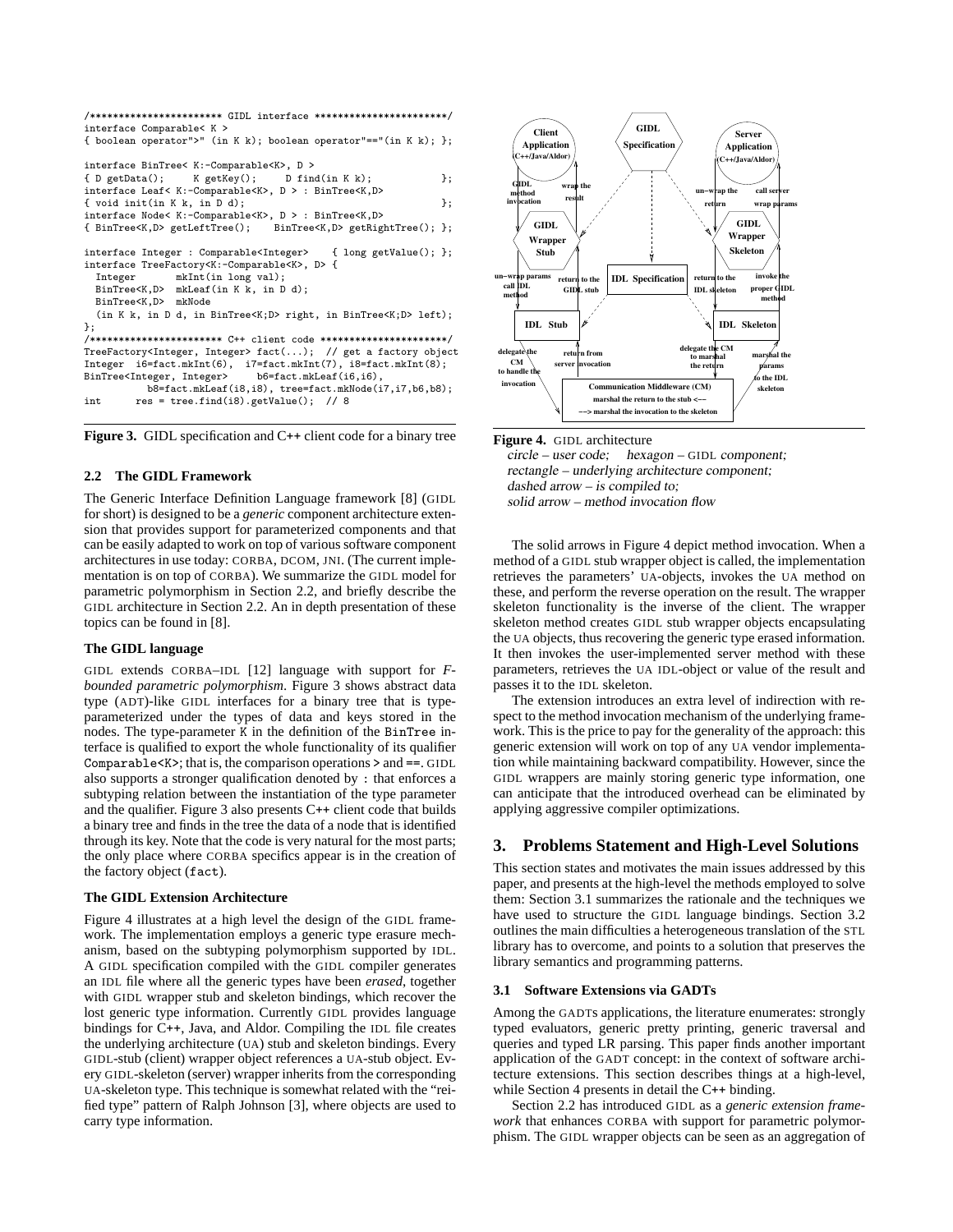```
class Foo_CORBA { /* ... */ }
class Foo_GIDL {
    Foo_CORBA obj; /* ... */
    Foo_CORBA getOrigObj () { return obj; }
    void setOrigObj (Foo_CORBA o) { ... }<br>static Foo_CORBA _narrow (Foo_GIDL o) { ... }
    static Foo_CORBA _narrow (Foo_GIDL o) { ... }<br>static Foo_GIDL _lift (Foo_CORBA o) { ... }
                          \overline{\phantom{a}}lift (Foo_CORBA o) { ... }
    static Foo_GIDL _lift (CORBA_Any a) { ... }
     static CORBA_Any _any_narrow(Foo_GIDL a) { ... }
}
```
**Figure 5.** Pseudocode for the casting functionality of the Foo GIDL GIDL wrapper. Foo CORBA is its corresponding CORBA class. CORBA Any-type objects can store any CORBA-type values.

| class Base_GIDL <t_gidl, t_corba=""> {</t_gidl,>                 |                                                    |
|------------------------------------------------------------------|----------------------------------------------------|
| T_CORBA getOrigObj () { return obj; }                            |                                                    |
| void setOrigObj (T_CORBA o) {  }                                 |                                                    |
| static $T_CORBA$ _narrow $(T_GIDL o)$ {  }                       |                                                    |
| static $T_GIDL$ lift $(T_CORBA o)$ {  }                          |                                                    |
| static $T_GIDL$ _lift (CORBA_Any a){  }                          |                                                    |
|                                                                  | static CORBA_Any _any_narrow(T_GIDL a) {  } /*  */ |
|                                                                  |                                                    |
| class Foo_GIDL : Base_GIDL <foo_gidl, foo_corba=""> </foo_gidl,> |                                                    |

**Figure 6.** GADT pseudocode for the casting functionality of the Foo GIDL GIDL wrapper.

a reference to the corresponding CORBA object, the generic type information associated with them and the two-way casting functionality they define (CORBA-GIDL types). It follows that a GIDL wrapper is composed of two main components: the functionality described in the GIDL interface, and the *casting* functionality needed by the system for the two way communication with the underlying framework (CORBA).

In this way, we deal with two parallel type hierarchies: the original one (CORBA) and the one of the extension (GIDL). Figure 5 shows that each type of the extension encapsulates the functionality to transform back and forth between values of its type and values of its corresponding CORBA type, and also between values of its type and values of the CORBA type Any. Values of type Any can store any other CORBA type values, so GIDL uses type Any as the erasure of the non-qualified type-parameter.

This functionality can be expressed in an elegant way via GADTs, by writing a parameterized base class that contains the implementation for the casting functionality together with a precise interface, and by instantiating this base class with corresponding pairs of GIDL-CORBA types. Figure 6 demonstrates this approach. We see *three main advantages* for integrating the GIDL casting functionality via GADTs:

- This functionality is written now as a system component and not mangled inside the GIDL wrapper. It can be integrated either by inheritance (see the C++ mapping), or by aggregation (see the Java mapping).
- In addition it constitutes a clear meta-interface that characterizes all the pairs of types from the two parallel hierarchies, and makes it easier to reason about the type-safety of the GIDL extension.
- Finally, this approach is valuable from a code maintenance / post facto extension point of view. The casting functionality code is dependent on the underlying framework (CORBA, JNI, DCOM). Implementing it as a meta-program (see the C++ mappings), besides the obvious software maintenance advantages of being *static* and written only once (thus short), allows the GIDL compiler to generate *generic* code that is independent on the underlying architecture. Porting the framework on top of a new architecture will require rewriting this static code, reducing the modifications to be done at the compiler's code generator level.
- 1. Vector< Long, RAI<Long>, RAI<Long> > vect = ...;<br>2. RAI<Long> it beg=vect.begin(), it end=vect.end(). 2. RAI<Long> it\_beg=vect.begin(), it\_end=vect.end(), it=it\_beg;<br>3. while(it!=it end)  $while(it!=it\_end)$
- 4.  $\ast$ it++ = (vect.size() i);<br>5. sort(it\_beg, it\_end); cout<<\*it\_beg<<endl; sort(it\_beg, it\_end);

**Figure 7.** C++ client code using a GIDL translation of STL. RAI and Vector are the GIDL types that model the STL random access iterator and vector types; sort is the native STL function.

The problem with this approach is that if the Foo GIDL interface is a subtype of say Foo0 GIDL then it inherits the casting functionality of Foo0\_GIDL – an undesired side-effect. The  $C++$  binding addresses this problem by making the GIDL wrapper inherit from two components: one which respects the original inheritance hierarchy and which contains the functionality described in the GIDL specification, and one implementing the *system* functionality (Base GIDL<Foo GIDL, Foo CORBA>).

This method breaks the subtyping hierarchy between the GIDL wrappers, and instead mimics subtyping by means of automatic conversion. This solution will be discussed in detail in Section 4. Since Java does not support automatic conversions, the Java mapping defines the casting component as an inner class of the GIDL wrapper, and uses a mechanism that resembles virtual types in order to retrieve and invoke the proper caster. The GIDL Java bindings are not however the subject of this paper.

# **3.2 Preserving the STL Semantics and Code Idioms**

Figure 7 gives an example of GIDL client code that retrieves a vector's iterator (it beg), updates it, sorts it and displays its first element. To allow such code, the translation needs to conform with both the native library semantics and its coding idioms.

First, to preserve the STL semantics, certain type properties must be enforced statically. For example, the parameters of the sort function need to belong to an iterator type that allows random access to its elements. As discussed in Section 5.1 these properties are expressed at the GIDL interface level by means of parametric polymorphism and operator overloading.

Second, for the (distributed) program to yield the expected result, it and it beg have to reference different implementationobject instances sharing the same internal representation. Otherwise, after the execution of the while-loop (lines  $3 - 4$ ), it beg either points to its end, or it is left unchanged. Moreover, the instruction  $*$ it + = i is supposed to update the value of the iterator's current element. Neither one of these requirements is achieved with the GIDL semantics. As detailed in Section 5.3, we can obtain the expected behavior with an extension mechanism applied to the GIDL stubs that overrides the default behavior in favor of one that satisfies the STL coding style.

# **4. Building a Natural C**++ **Interface from GIDL**

This section presents the rationale behind the GIDL C++ bindings. We start by presenting the GADT approach used to implement the casting functionality of the GIDL wrapper objects. We then show how the GIDL inheritance hierarchies are implemented and comment on the language features that we found most useful in this context. Finally, we demonstrate the ease of use of the GIDL extension and reason about the soundness of the translation mechanism.

#### **4.1 The Generic Base Class**

Figure 8 presents a simplified version of the base class for the wrapper object whose GIDL type is String, WString or some interface. The type parameter T denotes the current GIDL class, A is its corresponding CORBA class, while A<sub>-V</sub> denotes the CORBA smart pointer helper type that assists with memory management and parameter passing. The BaseObject class inherits from the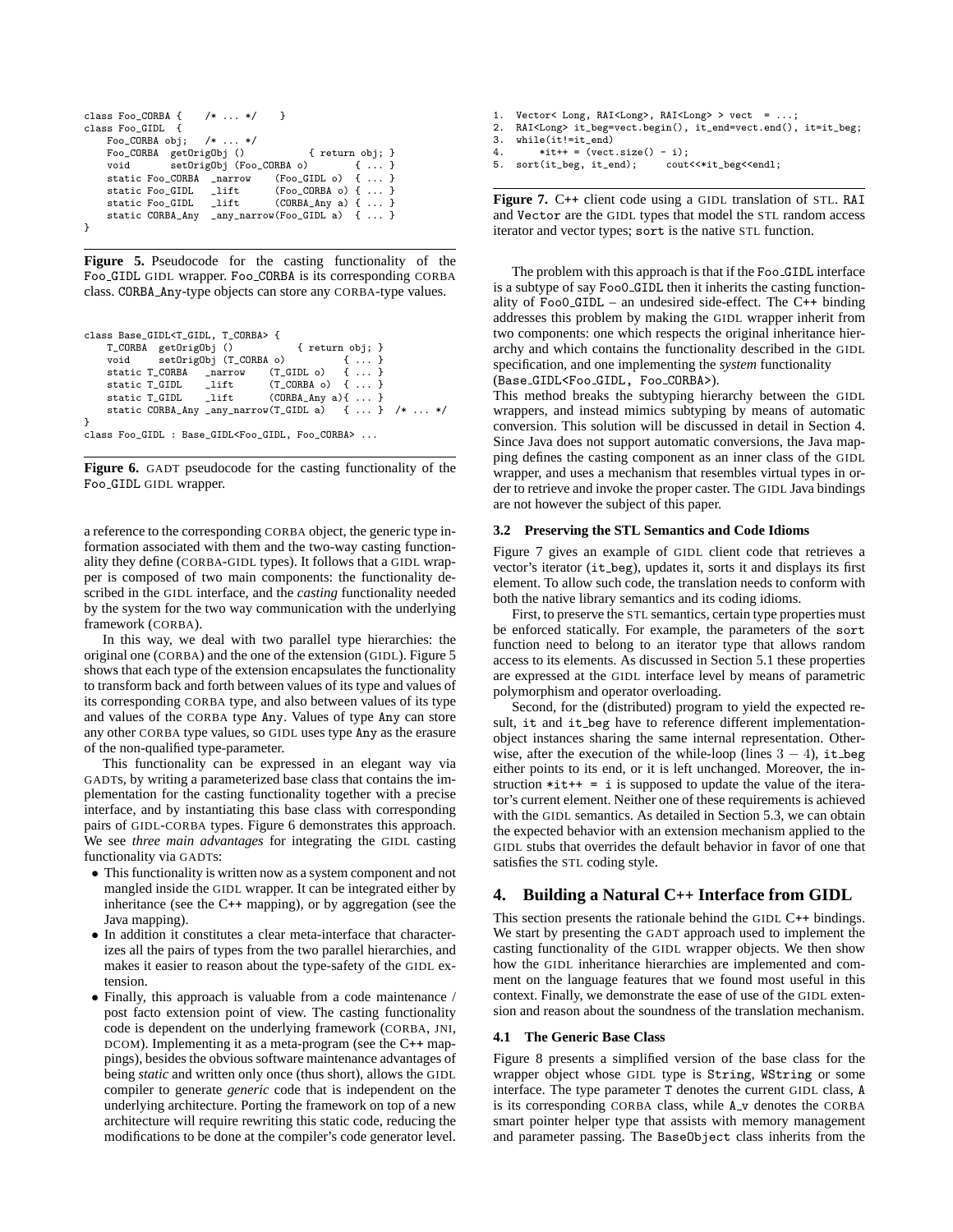```
1 class ErasedBase { protected: void* obj; };
2 template<class T,class A,class A_v> class BaseObject :
3 public ErasedBase, public GIDL_Type<T> {
   protected:
5 static void fillObjFromAny(CORBA::Any& a, A*& v) {
6 CORBA::Object_ptr co = new CORBA::Object();
7 a>>=co; A* w = A::_{\text{narrow}}(co); v = w;8 }
     static void fillAnyFromObj(CORBA::Any& a, A* v) { a\leq v: }
10 public:
11 typedef A GIDL_A; typedef A_v GIDL_A_v; typedef Self T;
12
13 BaseObject(A* ob) { this->obj = ob; }
14 BaseObject(const A_v& a_v) {this->obj=a_v._retn();}<br>15 BaseObject(const T& ob) {this->obj = ob.obj; }
                                       \{ this \rightarrow obj = ob.obj; \} //
16 BaseObject(const GIDL::Any_GIDL& ob)<br>17 {T:illObiEromAny(*ob getOrigObi()
     17 {T::fillObjFromAny(*ob.getOrigObj(),getOrigObj());}
18 template<class GG> BaseObject(
19 const BaseObject<GG,GG::GIDL_A,GG::GIDL_A_v>& o<br>20 ) { this->obi = (A*) o getOrigObi() · }
    20 ) { this->obj = (A*)o.getOrigObj(); }
21 /*** SIMILAR CODE FOR THE ASSIGNMENT OPERATORS ***/
\frac{22}{23}operator A*() const { return (A*)obj; }
24 template < class GG > operator GG() const{
25 GG g; // test GG superclass of the current class!
26 if(0) { A* ob; ob = g.getOrigObj(); }
27 void*& ref = (void*&)g.getOrigObj();<br>28 ref = GC: narrow(this->getOrigObj();
       ref = GG::_{\texttt{narrow}(this-\texttt{ydata})}(b); return g;
29 }<br>30 A
30 A*& getOrigObj() const { return (A*) obj; }<br>31 void setOrigObj(A* o) { obj = o: }
     void setOrigObj(A * 0) { obj = o; }
32
     static A*& _narrow(const T& ob){return ob.getOrigObj();}
34 static CORBA::Any* _any_narrow(const T& ob) { /* \ldots */ }<br>35 static T lift(CORBA::Any& a. T& ob)
35 static T _lift(CORBA::Any & a, T & ob)<br>36 { T : fillObiFrom Any (a ob get OrigObi(
36 { T::fillObjFromAny(a,ob.getOrigObj()); return ob; }<br>37 static T lift(CORRA::Object* o) { return T(A:: narr
     static T _lift(CORBA::Object* o) { return T(A::_narrow(o));}<br>static T _lift(const A* ob) { return T(ob); }
38 static T _llift(const A* ob)<br>39 /*** SIMILAR: lift(A v) AND
    39 /*** SIMILAR: _lift(A_v) AND _lift(CORBA::Any& v) ***/
40 };
```


ErasedBase class that stores the type-erased representation under the form of a void pointer, and from the GIDL Type, the supertype of all GIDL types. The fillObjFromAny and fillAnyFromObj functions abstract the CORBA functionality of creating an object from a CORBA Any-type value, and vice-versa. They are re-written for the String/WString types as the CORBA specific calls differ. The implementation provides overloaded constructors, assignment operators and accessor functions that work over various CORBA and GIDL types, allowing the user to manipulate in an easy and transparent way GIDL wrapper objects.

The generic constructor (lines 18-20) receives as a parameter a GIDL object whose type is in fact GG. The use of BaseObject<GG, GG::GIDL\_A,GG::GIDL\_A\_v>, together with the cast to A\* in line 20, statically checks that the instantiation of the type GG is a GIDL interface type that is a subtype of the instantiation of T (with respect to the original GIDL specification). This irregular use of the BaseObject type constructor is one of the GADT characteristics. Note also the use of the *abstract type members* GG::GIDL A and GG::GIDL A v. The mapping also defines a type-unsafe cast operator (lines 24-29) that allows the user to transform an object to one of a more specialized type. The implementation, however, statically ensures that the result's type is a subtype of the current type.

## **4.2 Handling Multiple Inheritance**

We now present the rationale behind the C++ mapping of the GIDL inheritance hierarchies. There are two main requirements that guided our design:

```
template<class K, class D> BinTree {
    protected: ::BinTree* obj;
     public: // system functionality
          void setOrigObj(::BinTree* o) { obj = o; }
                 // GIDL specification functionality /* ... */
};
template<class K, class D> Node : public virtual BinTree<K, D> {<br>protected: ::Node* obj;
                      protected: ::Node* obj;
     public: // system functionality<br>void setOrigObi(::Node* o) { obi = o: }
          void setOrigObj(::Node* o)
                 // GIDL specification functionality<br>ee \times K, D> getLeftTree() { /* ... * /BinTree<K,D> getLeftTree()
};
```


- As far as the representation is concerned, each GIDL wrapper stores precisely one (corresponding) CORBA-type object: its erasure. This is a performance concern. It is important to keep the object layout of the GIDL stub wrapper small.
- In terms of functionality, the GIDL wrapper features only the casting functionality associated with its type; in other words the *system* functionality is not subject to inheritance. This is a type-soundness, as well as a performance concern.

Throughout this section we refer to the GIDL specification in Figure 3. We first examine the shortcomings of a naïve translation that would preserve the inheritance hierarchy among the generated GIDL wrappers. Figure 9 shows such an attempt. If each GIDL wrapper stores its own representation as an object of its corresponding CORBA-type, the wrapper object layout will grow exponentially. An alternative would be to store the representation under the form of a void pointer in a base class and to use virtual inheritance (see the BaseObject class in Figure 8). However, then the system is not type-safe, since the user may call, for example, the setOrigObj function of the BinTree class to set the obj field of a Node GIDL wrapper. Now calling the Node::getLeftTree method on the wrapper will result in a run-time error. This happens because the Node wrapper inherits the *casting functionality* of the BinTree wrapper.

Figure 10 shows our solution. The abstract class Leaf P models the inheritance hierarchy in the GIDL specification: it inherits from BinTree P and it provides the implementation for the methods defined in the Leaf GIDL interface (n.n. init). Our mechanism resembles Scala [9] traits [10]. Leaf P does not encapsulate state and does not provide constructors, but inherits from the BinTree P "trait". It *provides the services* promised by the corresponding GIDL interface, and *requires an accessor* for the CORBA object encapsulated in the wrapper (the getErasedObj function).

Finally, the Leaf wrapper class aggregates the casting functionality and the services promised by the GIDL specification by inheriting from Leaf P and BaseObject respectively. It rewrites the functionality that is not subject to inheritance: the constructors and the assignment operators by calling the corresponding operations in BaseObject. Note that there is no subtyping relation between the wrappers even if the GIDL specification requires it. However, the templated constructor ensures a type-safe, user-transparent cast between say Leaf<A,B> and BinTree<A,B>.

To summarize, the C++ binding uses GADT*s* and *abstract type members* to enforce a precise meta-interface of the extension. The latter we simulate in  $\bar{C}$ ++ by using templates in conjunction with typedef definitions. Further on, the functionality described in the GIDL interface is implemented via *traits*. We represent traits in C++ as abstract classes and the require services as abstract virtual methods. The latter are provided by the GIDL wrapper that "mixins" the two-way GIDL-CORBA casting with the functionality published in the specification. Our extension experiment constitutes another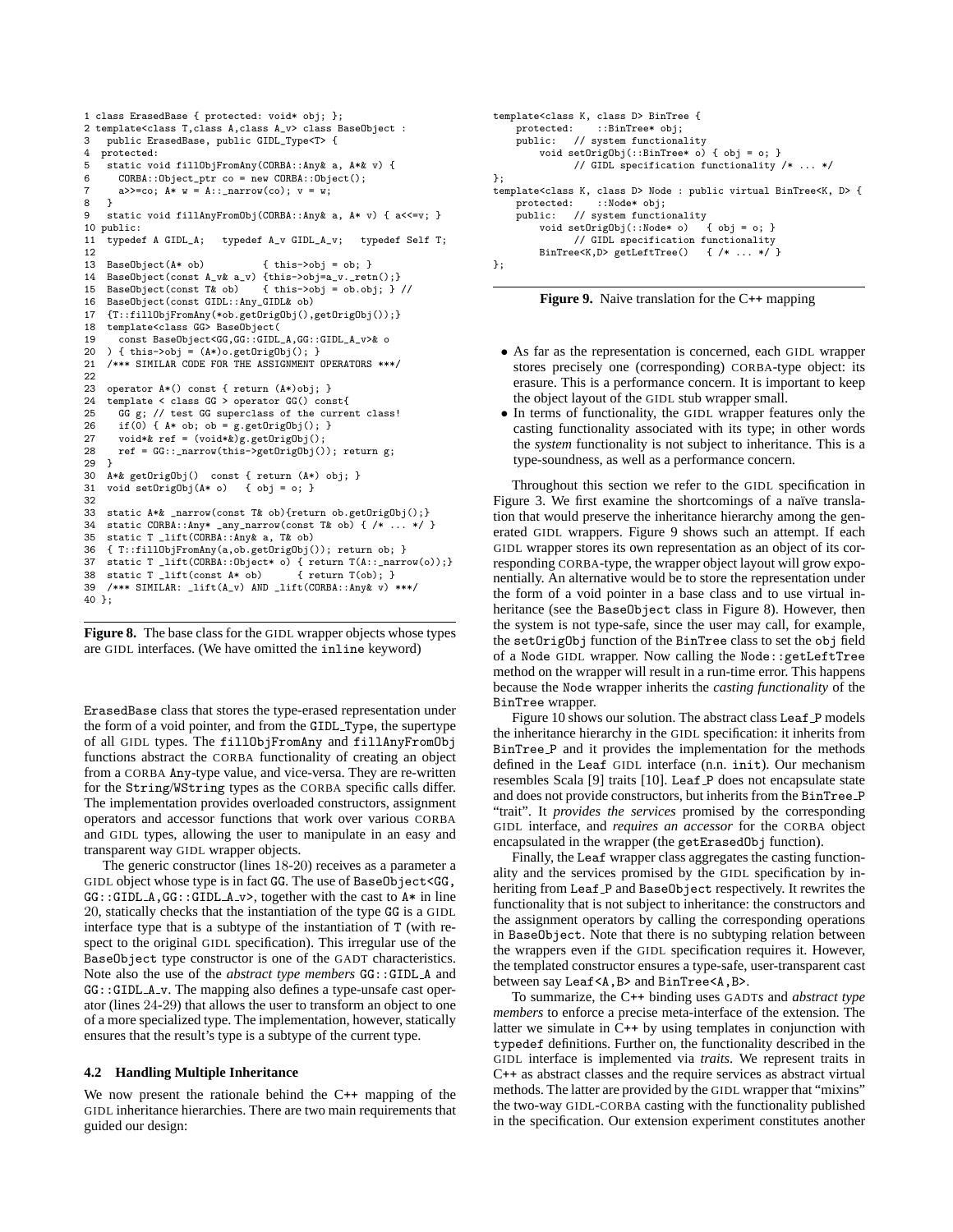```
template<class K,class D> class Leaf_P : public BinTree_P<K,D>{
  protected:
      virtual void* getErasedObj() = 0;
      ::Leaf* getObject_Leaf(){ return (::Leaf*)getErasedObj(); }
   public:
      void init(const K& a1, const D& a2) {
         CORBA::Object_ptr& a1_tmp = K::_narrow(a1);
CORBA::Any& a2_tmp = *D::_any_narrow(a2);
         getObject_Leaf()->init(a1_tmp, a2_tmp);
     }
};
template<class K,class D> class Leaf :
       public virtual Leaf_P< K, D >,
       public BaseObject<Leaf<K,D>,::Leaf,::Leaf_var>
{
   protected:
      typedef Leaf<K,D> T;
      typedef BaseObject<T,GIDL_A,GIDL_A_v> BT;<br>void* getErasedObj() { return obj; }
      void* getErasedObj()
   public:
     \begin{tabular}{lllllll} \texttt{Leaf(} & & & \texttt{BTC(} & & \texttt{BTC(} & & \texttt{BTC(} & & \texttt{A.} & \texttt{B.} & \texttt{B.} & \texttt{B.} & \texttt{B.} & \texttt{B.} & \texttt{B.} & \texttt{B.} & \texttt{B.} & \texttt{B.} & \texttt{B.} & \texttt{B.} & \texttt{B.} & \texttt{B.} & \texttt{B.} & \texttt{B.} & \texttt{B.} & \texttt{B.} & \texttt{B.} & \texttt{B.} & \texttt{B.} & \Leaf(const GIDL_A_v a) : BT(a) { }<br>Leaf(const GIDL_A* a) : BT(a) { }
     Leaf(const GIDL_A* a) : BT(a) { }<br>Leaf(const T & a) : BT(a) { }
     Leaf(const T k a)
      Leaf(const Any_GIDL & a) : BT(a) \{ \}template <class GG> Leaf(
         const BaseObject<GG, GG::GIDL_A, GG::GIDL_A_v>& a
     ) \qquad \qquad : BT(a) { }/*** SIMILAR CODE FOR THE ASSIGNMENT OPERATORS ***/
};
```
**Figure 10.** Part of the C++ generated wrapper for the GIDL::Leaf interface. ::Leaf and ::Leaf\_var are CORBA-types

empirical argument to strengthen Odersky and Zenger's claim that *abstract type members*, and *modular mixin composition* are vital in achieving first-class value components. We would add the GADT technique to that.

# **4.3 Ease of Use**

One additional feature of the GIDL framework, in our view, is that it is much simpler to be used than its underlying CORBA architecture. At a high-level, this is accomplished by making the GIDL wrappers to encapsulate a variety of constructors, cast and assignment operators.

Figures 11A and B illustrate the CORBA/GIDL code that inserts GIDL/CORBA Octet and String objects into Any objects, then performs the reverse operation and prints the results. Note that the use of CORBA specific functions, such as CORBA::Any::from string, is hidden inside the GIDL wrappers; the GIDL code is uniform with respect to all the types, and mainly uses constructors and assignment operators. All GIDL wrappers provide a casting operator to their original CORBA-type object that is transparently used in the statement that prints the two objects. Figure 11C presents the implementation of the generic assignment operator of the Any GIDL type. Since GIDL Type is an abstract supertype for all GIDL types, its use in the parameter declaration statically ensures that the parameter is actually a GIDL object. By construction, the only class that inherits from GIDL Type<T> is T, therefore the dynamic cast is safe. Finally the method calls the  $T: :$  lift operation (see Figure 8) that fills in the object encapsulated by the GIDL Any wrapper with the appropriate value stored in the T-type object.

Figure 11D presents one of the shortcomings of our mapping. The GIDL wrapper for arrays, as for all the other GIDL wrappertypes, has as representation its corresponding CORBA generic-type erased object. The representation for an Array T-type object will be an array of the CORBA Any type objects, since the erasure of the non-qualified type-parameter T is the Any CORBA type. Although the user may expect that a statement like  $arr[i] = i$  inside the for-loop should do the job, this is not the case. The reason is that

```
// A. CORBA code
using namespace CORBA;
Octet oc = 1; Char* str = string_dup("hello"); Any a_oc, a_str;
a_str <<= CORBA::Any::from_string(str, 0);
a_oc <<= CORBA::Any::from_octet (oc);
a_oc >>= CORBA::Any::to_octet (oc);
a_str >>= CORBA::Any::to_string (str, 0);
cout<<"Octet (1): "<<oc<<" string (hello): "<<str<<endl;
// B. GIDL code:
using namespace GIDL;
Octet_GIDL oc(1); String_GIDL str("hello"); Any_GIDL a_oc, a_str;
a\_oc = sh; a\_str = str; oc = a\_oc; str = a\_str;
cout<<"Octet (1): "<<oc<<" string (hello): "<<str<<endl;
// C. The implementation of the Any_GIDL::operator=
template<class T> void Any_GIDL::operator=(GIDL_Type<T>& b){
  T& a = dynamic\_cast < T&gt; (b);
  if(!this->obj) this->obj = new CORBA::Any();
  T::_lift(this->obj, a);
}
// D. GIDL Arrays
                      //GIDL specification
    typedef T Array_T[100];
    T sum_and_revert(inout Array_T arr);
};
// C++ code using the GIDL specification above
Foo<Long_GIDL> foo = ...; Foo<Long_GIDL>::Array_T arr;
for(int i=0; i<100; i++) {<br>
Long\_GIDL elem(i); arr[i] = elem;Long\_GIDL elem(i);
}
int sum=foo.sum_and_invert(arr); Long_GIDL arr_0=arr[0];
cout<<"sum (4950): "<<sum<<" arr[0] (99): <<arr_0<<endl;
```
**Figure 11.** GIDL/CORBA use of the Any type

| Data Type    | In               | Inout       | Out         | Return       |
|--------------|------------------|-------------|-------------|--------------|
| fixed struct | $ct$ struct $\&$ | struct $\&$ | struct $\&$ | struct       |
| var struct   | $ct$ struct &    | struct $\&$ | struct $\&$ | struct*      |
| fixed array  | ct array         | array       | array       | array $sl^*$ |
| var array    | ct array         | array       | array $sl*$ | array $sl*$  |
| any          | $ct$ any $\&$    | any $\&$    | any* $\&$   | $any*$       |
| $\cdots$     | $\cdots$         | $\cdots$    | $\cdots$    | $\cdots$     |

**Table 1.** CORBA types for in, inout, out parameters and the result.  $ct = const$ ,  $sl = slice$ ,  $var = variable$ .

Any GIDL does not provide an assignment operator or constructor that takes an int parameter.

Another simplification that GIDL brings refers to the types of the in, inout and out parameter, and the type of the result. Table 1 shows several of these types as specified in the CORBA standard. The GIDL parameter passing scheme is much simpler: the parameter type for in is const T&, for inout and out is T&, for the result is T, where T denotes an arbitrary GIDL type. The necessary type-conversions are hidden in the GIDL wrapper.

# **4.4 Type-Soundness Discussion**

We restrict our attention to the wrapper-types corresponding to the GIDL interfaces. The same arguments apply to the rest of the wrapper-types. Let us examine the type-unsafe operations of the BaseObject class, presented in Figure 8. Note first that any function that receives a parameter of type Any GIDL or CORBA::Any is unsafe, as the user may insert an object of a different type than the one expected. For example the Leaf(const Any GIDL& a) constructor expects that an object of CORBA type Leaf was inserted in a: the user may decide otherwise, however, and the system cannot statically enforce it. It is debatable whether the introduction of generics to CORBA has rendered the existence of the Any type un-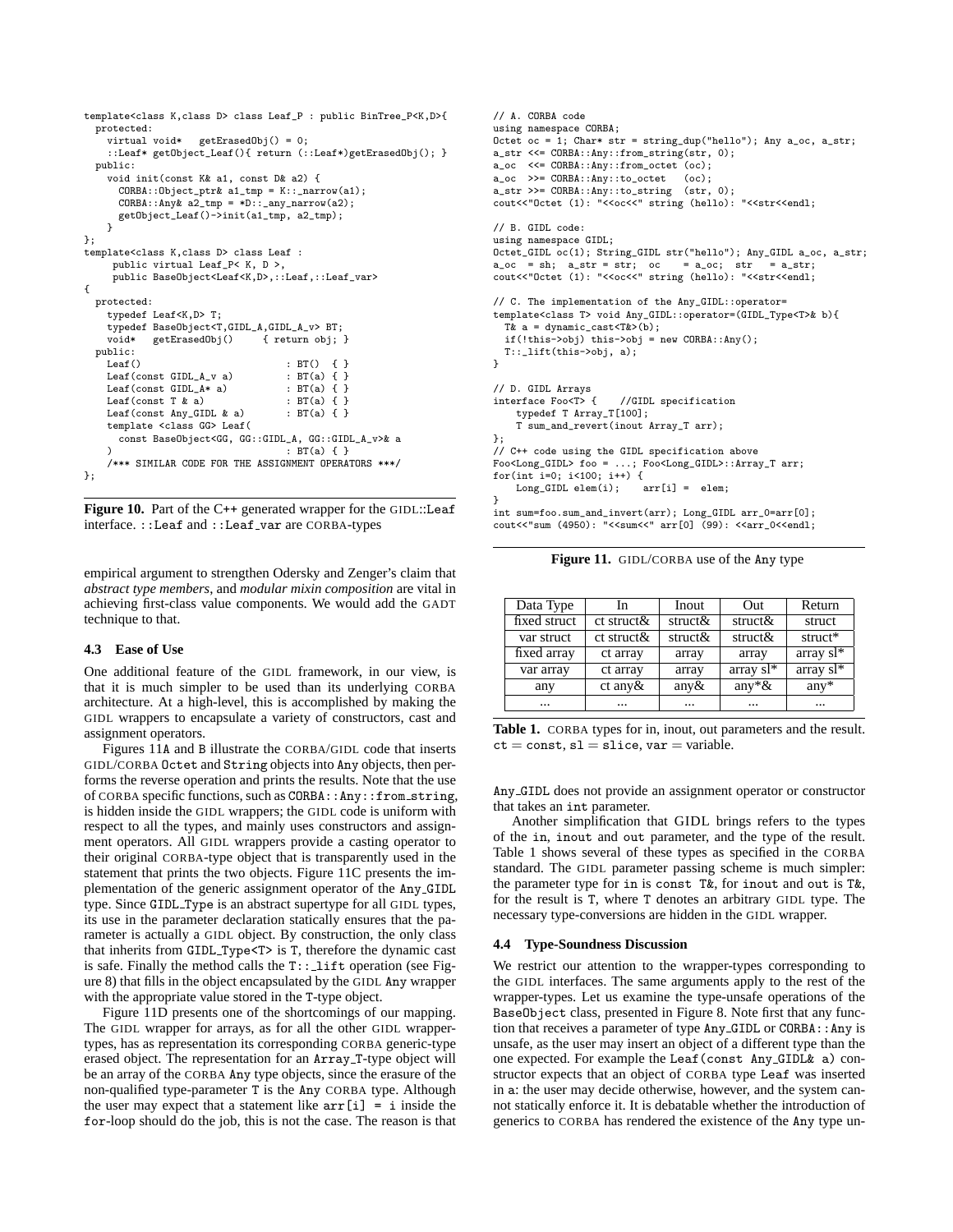```
// GIDL specification
interface Foo<T, I:-Test, E: Test> {
 Test foo(inout T t,inout I i,inout E e);
}
// Wrapper stub for foo
template<class T, class I, classE>
GIDL::Test Foo<T,I,E>::foo( T& t, I& i, E& e ) {
  CORBA::Any& et = T::_any_narrow(t);
CORBA::Object*& ei = I::_narrow(i);
  CORBA::Test*& \text{ee} = E::\_narrow(e);CORBA::Test* ret = getObjectFoo()->foo(et, ei, ee);
  return GIDL::Test::_lift(ret);
}
// Wrapper skeleton for foo
template<class T, class I, class E> ::Test Foo_Impl<T,I,E>::foo
( CORBA::Any& et, CORBA::Object*& ei, ::Test*& ee ) {
  T& t=T::\_lift(et); I& i=I::\_lift(ei); E& e=E::\_lift(ee);GIDL::Test ret = fooGIDL(t, i, e);
  return GIDL::Test::_narrow(ret);
}
```
**Figure 12.** GIDL interface and the corresponding stub/skeleton wrappers for function foo

necessary in GIDL at the user level. We decided to keep it in the language for backward compatibility reasons. The drawback is that the user may manipulate it in a type-unsafe way.

In addition to these, there are two more unsafe operations:

template < class  $GG$  > operator  $GG()$  const  $\{ \ldots \}$ static T lift (const CORBA:: Object\* o)  $\{ \ldots \}$ . The templated cast operator is naturally unsafe, as it allows the user to cast to a more specialized type. The lift method is used in the wrapper to lift an export-based qualified generic type object (:-), since its erasure is CORBA::Object\*. Its use inside the wrapper is type-safe; however, if the user invokes it directly, it might result in type-errors.

Our intent is that the user access to the GIDL wrappers should be restricted to the constructors, the assignment and cast operators, and the functionality described in the GIDL specification, while the rest of the casting functionality should be invisible. However this is not possible since the \_narrow and \_lift methods are called in the wrapper method implementation to cast the parameters, and hence need to be declared public.

A *type-soundness* result is difficult to formalize as we are unaware of such results for (subsets of) the underlying CORBA architecture, and the C++ language is type-unsafe. In the following we shall give some informal soundness arguments for a subset of the GIDL bindings. We assume that the user can access only wrapper constructors and operators and only those that do not involve the Any type. The precise GADT interface guarantees that the creation of GIDL objects will not yield type-errors. It remains to examine method invocations. It is trivial to see from the implementation of the lift, narrow, and any narrow functions (Figure 8) that the following relations hold:

G:: lift[A\*]◦G:: narrow[G] (a)  $\sim$  a

G:: lift[Object\*]◦G:: narrow[G] (a)  $\sim$  a

G:: Lift[Any]◦G:: any narrow[G] (a)  $\sim$  a

where [] is used for the method's signature, ∘ stands for function composition, while g1∼g2 denotes that g1 and g2 are equivalent in the sense that they encapsulate the reference to the same CORBA object implementation. (The reverse also holds.)

Figure 12 presents the GIDL operation Foo::foo() and its C++ stub/skeleton mapping. The stub wrapper will translate the parameter to an object of the corresponding CORBA erased type via the narrow/ any narrow methods. The skeleton wrapper does the reverse: lifts a CORBA type object to a corresponding GIDL type object. Since the instantiations for the T, I, and E type parameters are the same on the client and server side, the above relations and the exact GADT casting interface guarantee that the GIDL object passed as parameter to the stub wrapper by the client will have the same type and will hold a reference to the same object-implementation as the one that is delivered to the fooGIDL server implementation method. The same argument applies to the result object.

# **5. Library Translation: Trappers**

The immediate use of GIDL is to enable applications that combine parameterized, multi-language components. This section investigates another important application: what is required to use GIDL as a vehicle to access generic libraries beyond their original language boundaries, and what techniques can automate this process? For the purpose of this paper, we restrict the discussion to the simpler case when the implementation shares a single process space.

We find C++'s *Standard Template Library* (STL) to be an ideal candidate for experimentation due to the wealth of generic types, the variety of operators, and high-level properties such as the orthogonality between *the algorithm and container domains* it exposes. Furthermore, the fact that, for performance reasons, STL does not hide the representation of its objects poses new translationrelated challenges. In what follows, we review the STL library at a high level, show the GIDL specification for a server encapsulating part of STL's functionality, identify and propose solutions to two issues that prevent the translation from implementing the library semantics, and discuss the performance-related trade-offs.

#### **5.1 STL at a High Level**

STL [2] is a general purpose generic library known for providing a high level of modularity, usability, and extensibility to its components, without impacting the code's efficiency. The STL components are designed to be *orthogonal*, in contrast to the traditional approach where, for example, *algorithms* are implemented as methods inside *container* classes. This keeps the source code and documentation small, and addresses the extensibility issue as it allows the user algorithms to work with the STL containers and *viceversa*. The orthogonality of the algorithm and container domains is achieved, in part, through the use of iterators: the algorithms are specified in terms of iterators that are exported by the containers and are data structure independent. STL specifies for each container/algorithm the iterator category that it provides/requires, and also the valid operations exported by each iterator category. These are however defined as English annotations in the standard, as C++ lacks the formalism to express them at the interface level.

Figures 13 and 14 present excerpts of the GIDL iterators and vector interfaces respectively. We simulate *selftypes* [11] by the use of an additional generic type, It, bounded via a mutual recursive export based qualification  $(-)$ . This abstracts the iterators functionality: InpIt<T> exports ==(InpIt<T>) method, while RaiIt<T> exports the ==(RaiIt<T>) method. An *input iterator* has to support operations such as: incrementation (it++), dereferencing (\*it), and testing for equality/non-equality between two *input iterators* (it1==it2, it1!=it2). A *forward iterator* allows reading, writing, and traversal in one direction. A *bidirectional iterator* allows all the operations defined for the *forward iterator*, and in addition it allows traversal in both directions. *Random access iterators* are supposed to support all the operations specified for *bidirectional iterator*, plus operations as: addition and subtraction of an integer  $(it+n, it-n)$ , constant time access to a location n elements away (it[n]), bidirectional big jumps (it+=n; it-=n;), and comparisons (it1>it2; etc). The design of iterators and containers is non-intrusive as it does not assume an inheritance hierarchy; we use inheritance between iterators only to keep the code short. The STLvector container does not expect the iterators to be subject to an inheritance hierarchy, but only to implement the functionality described in the STL specification: RI is expected to share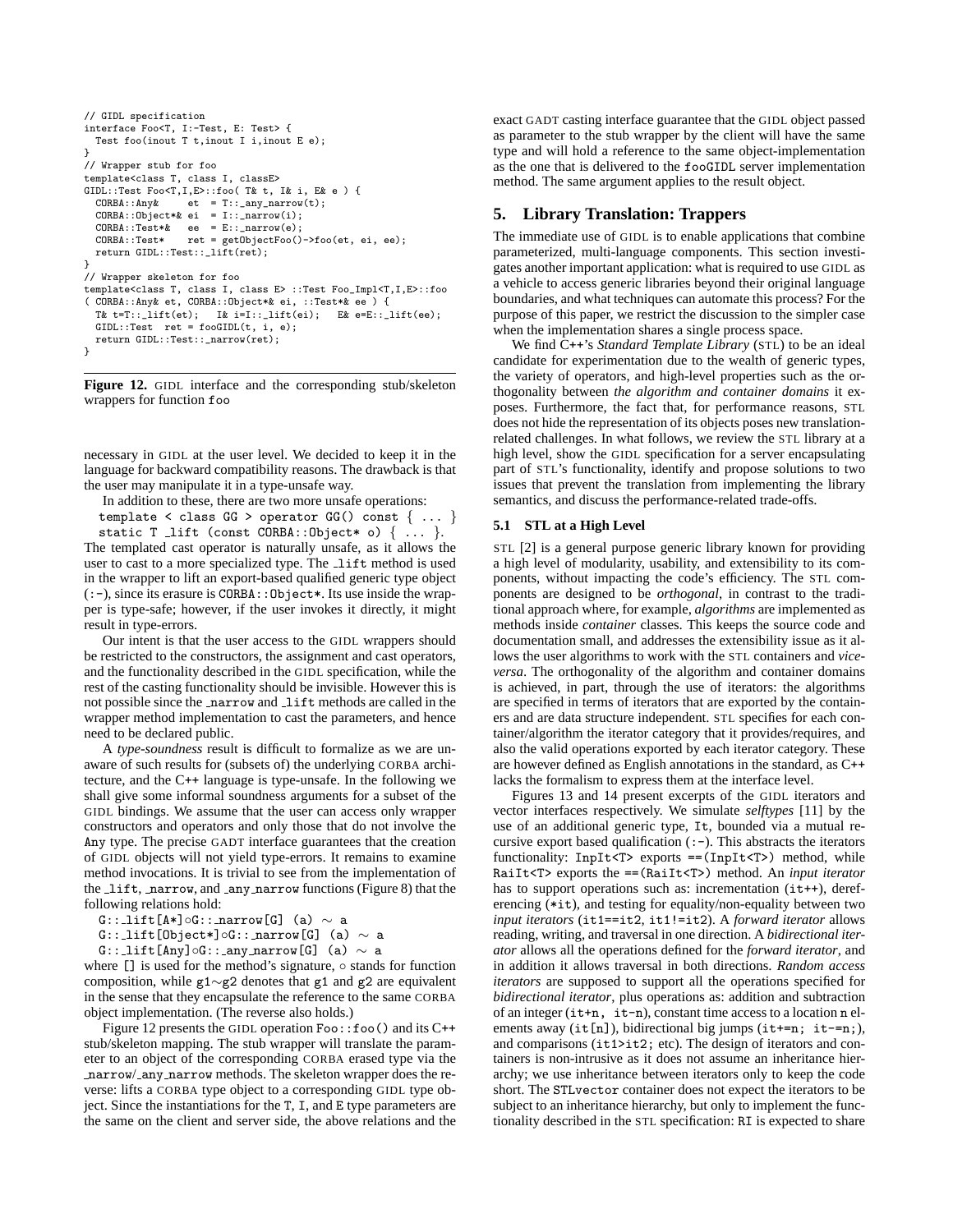```
interface BaseIter<T, It:-BaseIter<T; It> > {
  unsigned long getErasedSTL(); It cloneIt();
  void operator"++@p"(); void operator"++@a"();
};
interface InputIter<T,It:-InputIter<T;It> >:BaseIter<T,It>{
  T operator"*" ();
boolean operator"==" (in It it);
  boolean operator"!=" (in It it);
\lambda:
interface ForwardIter<T, It:-ForwardIter<T; It> >
    : OutputIter<T, It>, InputIter<T; It>
    \{ void assign(in T t1); \};
interface BidirIter<T, It:-BidirIter<T; It> >
    : ForwardIter<T, It>
    { void operator"--@p"(); void operator"--@a"(); };
interface RandAccessIter<T,It:-RandAccessIter<T,It> >
    : BidirIter<T, It> {
  boolean operator">" (in It it);
  /* same for "<", ">=", "<=" */
Iterator operator"+" (in long n);
  Iterator operator"-" (in long n);
  void operator"+=" (in long n);<br>void operator"-=" (in long n);
  void operator"-="<br>T operator"[]"
      operator"[]"(in long n);
  void assign(in T obj, in long index);
};
interface InpIt<T> : InputIter<T, InpIt<T>> {};
interface ForwIt<T> : ForwardIter<T, ForwIt<T> >{};
interface BidirIt<T> : BidirIter<T, BidirIt<T>>>>>>>> < {};<br>interface RAI<T> : RandAccessIter<T, RAI<T>>>
                     : RandAccessIter<T, RAI<T> >{};
```
**Figure 13.** GIDL specification for STL iterators;  $@p@a$  disambiguate between prefix/postfix operators

| interface STL vector |                                   |                                                                         |
|----------------------|-----------------------------------|-------------------------------------------------------------------------|
|                      |                                   | <t, ri:-randaccessiter<t,ri="">; II:-InputIter<t,ii> &gt; {</t,ii></t,> |
|                      | unsigned long getErasedSTL $()$ ; |                                                                         |
|                      |                                   | RI begin (); RI end(); T operator"[]"(in long n);                       |
| void                 |                                   | insert(in RI pos, in long n, in T $x$ );                                |
| void                 |                                   | insert(in RI pos, in II first, in II last);                             |
| R.I                  |                                   | erase (in RI first, in RI last);                                        |
| void                 |                                   | assignAtIndex(in T obj, in long index);                                 |
| T                    |                                   | getAtIndex (in long index);                                             |
| void                 | assign                            | (in II first, in II end);                                               |
| void                 | swap                              | (in STL vector <t, ii="" ite,=""> v); <math>//</math></t,>              |
| };                   |                                   |                                                                         |

**Figure 14.** GIDL specification for STL vector

*structural similarity* [1] with its qualifier RandAccessIter. Note that, unlike its underlying architecture, GIDL supports operator and method overloading.

As observed in [8], the GIDL interface is expressive, selfdescribing, and enforces the STL specification requirements at a high-level. Another interesting aspect is that GIDL stub wrappers for iterators are themselves valid STL iterators: They encapsulate the functionality specified by STL. They can also encapsulate the necessary type aliasing definitions, either by specifying them directly in the GIDL specification, or by making the GIDL stub wrapper extend the STL base class of their corresponding iterator category. For example InputIter stub extends the STL class input iterator<T,int>. The latter is achieved by enriching the GIDL specification with meta data.

## **5.2 Implementation Approaches**

GIDL is designed to be a *generic* extension framework that can plug in various back-ends as underlying architectures. An orthogonal, but nevertheless important, direction is to employ GIDL as middleware for exporting generic libraries' functionality to different environments than those for which they were originally designed. Our approach is to use a *black-box* translation scheme that wraps the

```
template <class T,class It,class It_impl,class II>
class STLvector_Impl :
  virtual public ::POA_GIDL::STLvector<T, It, II>,
  virtual public ::PortableServer::RefCountServantBase
{
  private: vector<T>* vect;
  public:
    STLvector_Impl() { vect = new vector<T>(10); }
    virtual GIDL::UnsignedLong_GIDL getErasedSTL()
        { return (CORBA::ULong)(void*)vect; }
    virtual void assign(T& val, GIDL::Long_GIDL& ind)
        { (*vect)[ind] = val; }
    virtual T getAtIndex(GIDL::Long_GIDL& ind)
        { return (*vect)[ind]; }
    virtual T operator[](GIDL::Long_GIDL& a1_GIDL)
        { return (*vect)[a1_GIDL]; }
    virtual It erase( It& it1_GIDL, It& it2_GIDL ) {
      T* it1 = (T*)it1_GIDL.getErasedSTL();
      T* it2 = (T*)it2_GIDL.getErasedSTL();
      vector<T>::iterator it_r = vect->erase(it1, it2);
      \verb|It_impl* it_impl = new It_impl(it_r, \verb|vect->size|));return (*it_impl->_thisGIDL());
    } // ...
};
template<class T,class It,class It_impl>
class InputIter_Impl :
  virtual public POA_GIDL::InputIter<T, It>,
  virtual public BaseIter_Impl<T, It, It_impl>,
 virtual public ::PortableServer::RefCountServantBase
{
  // private: T* iter; field inherited from BaseIter_Impl
 public:
    virtual It cloneItGIDL()
        { return (new It_impl(iter))->_thisGIDL(); }
    virtual GIDL::UnsignedLong_GIDL getErasedSTL()
        { return (CORBA::ULong)(void*)iter; }
    virtual T operator*() { return *iter; }
    virtual GIDL::Boolean_GIDL operator==(It& it1_GIDL) {
      CORBA::ULong d1 = this->iter;
      \widetilde{\text{CORBA}}::\widetilde{\text{ULong}} \text{ d}2 = \text{it1\_GIDL}. \widetilde{\text{getErasedSTL}}(x);return (d1==d2);
    \cdot};
```
**Figure 15.** GIDL vector and input iterator server implementations.

library objects into GIDL objects and to study what other constructs are required to enforce the library semantics.

Figure 15 exemplifies our approach. Each implementation of a GIDL type holds a reference to the corresponding STL object that can be accessed via the getErasedSTL function in the form of an unsigned long value. The implementation of the erase function retrieves the STL objects corresponding to the GIDL wrapper parameters, calls the STL erase function on the STL vector reference, and creates a new GIDL server corresponding to the iterator result. Note that the semantics of the erase function are irrelevant in what the translation mechanism is concerned.

The GIDL code in Figure 16 provides, in our opinion, the look and feel of regular STL code. The only thing that differs are the types for the vector and iterators (lines 1-4). A vector is obtained in line 6. The rai beg and rai end iterators point to the start and the end of the vector element sequence. Then the loop in lines 12-15 assigns new values to the vector's elements.

There are, however, *two problems* with the current implementation. The first appears in line 14 where *dereferencing is followed by an assignment* as in \*rai=val. In C++ this assigns the value val to the iterator's current element. The GIDL code does not accomplish this: the result of the \* operator is a Long GIDL object whose value is set to val. The iterator's current element is not updated as no request is made to the server. The origin of this problem is that GIDL does not support reference-type results, since the implementation and client code are not assumed to share the same process space.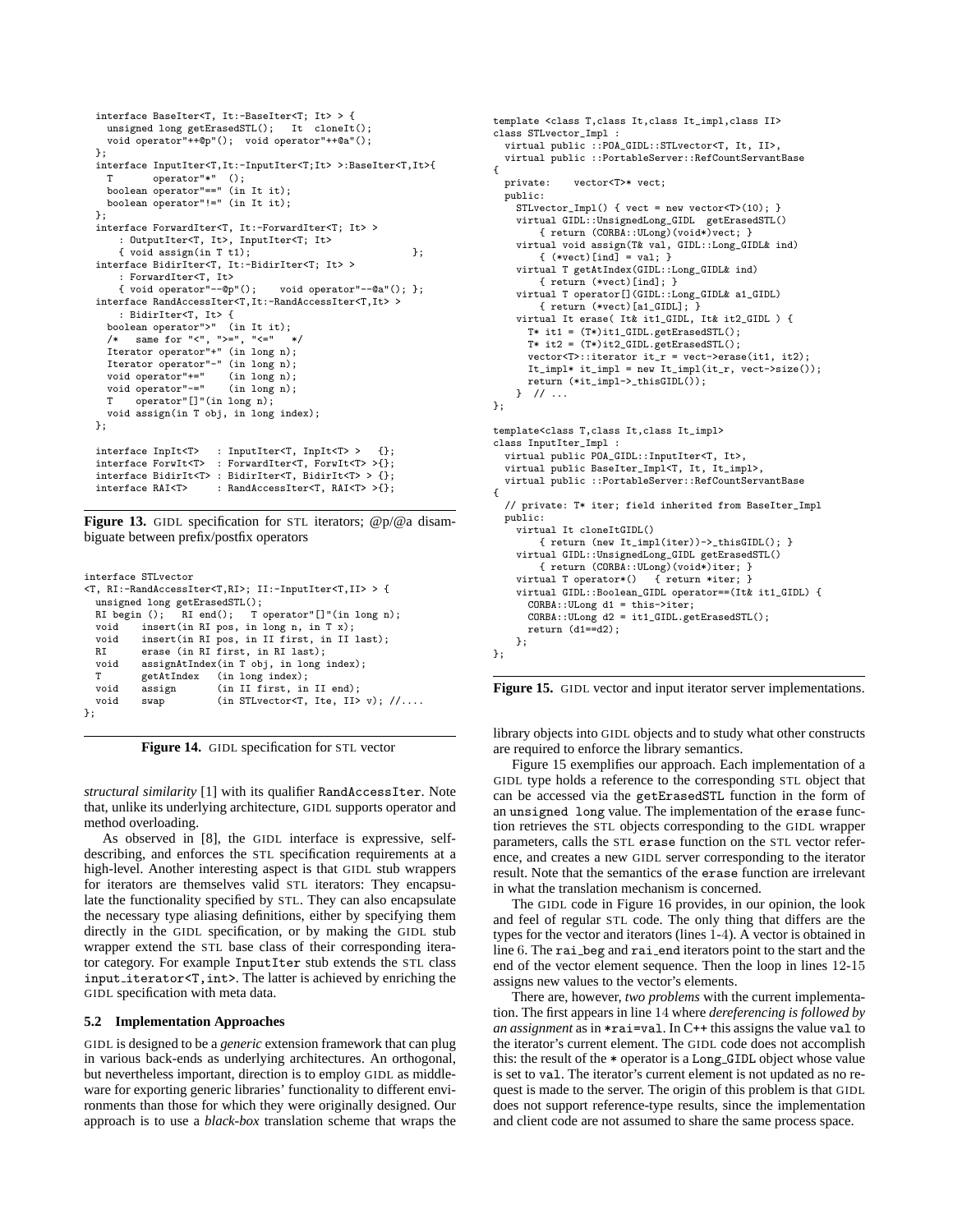```
1. typedef GIDL::Long_GIDL Long;<br>2. typedef GIDL::RAI<Long> rail
2. typedef GIDL::RAI<Long> rai_Long;<br>3. typedef GIDL::InpIt<Long> inp Long
     3. typedef GIDL::InpIt<Long> inp_Long
4. typedef GIDL::STLvector<Long,rai_Long,rai_Long>
               5. Vect_Long;
6. Vect_Long vect = ...;<br>7. rai_Long iter = vect
7. rai_Long iter = vect.begin();<br>8. rai Long rai end = vect.end();
    rai\_Long\ rai\_end = vect.end();9. rai_Long rai_beg = iter; // problem 2
10.
11. int count = 0:
12. while(rai_beg!=rai_end) {<br>13. if(*rai_beg!=33)if(*rai beg!=33)
14. *rai\_beg++ = count++; // problem 1
15. }
16. cout<<*iter<<endl;
```
**Figure 16.** GIDL client code that uses the STL library.

The second problem surfaces in line 16, where the user intends to print the first element of the vector. The copy constructor of the GIDL wrapper *does not create* a new implementation object, but instead *aliases* it: After line 9 is executed, both rai beg and iter share the same implementation. Consequently, at line 16 all three iterators point to the end of the vector. The easy fix is to replace line 9 with rai Long rai beg = iter.clone() or with rai Long rai beg = iter+0. We are aiming, however, for a higher degree of composition between GIDL and STL components, where for example GIDL iterators can be used as parameters to STL algorithms. Since the STL library code is out of our reach, the direct fix is not an option.

One way to address the first problem is to introduce a new GIDL parameterized type, say WrapType<T>, whose object-implementation stores a T value while its GIDL interface provides accessors for it: interface WrapType<T>  $\{ T get(); void set(in T t) \}$ . WrapType is a special GIDL type: its constructors and assignment operators call the set function, while its cast operator calls the get function to return the encapsulated T-type object. Instantiating the iterator and vector over WrapType<T> instead of T fixes the first issue. The main drawback of this approach is that it adds an extra indirection. In order to get the T type object two server calls are performed instead of one. Furthermore, it is not user-transparent, as the iterators and vectors need to be instantiated over the WrapType type. The next section discusses the techniques we employed to deal with these issues.

# **5.3 Trappers and Wrappers**

We preserve the STL's programming idioms under GIDL by extending the GIDL wrapper with yet another component that enforces the library semantics. Figure 17 illustrates our approach. RaiIt Lib refines the behavior of its corresponding GIDL wrapper RAI to match the library semantics.

*First*, it provides two sets of constructors and assignment operators. The one that receives as parameter a library wrapper object *clones* the iterator implementation object, while the other one aliases it. The change in Figure 16 is to make rai Long and Vect Long alias RaiIt Lib<Long> and

STLvect Lib<Long,rai Long,rai Long> types, respectively. Now iter/rai end alias the implementation of the iterators returned by the begin/end vector operations, while rai beg clones it (see lines 7, 8, 9). At line 16 iter points to the first element of the vector, as expected.

*Second*, the RaiIt Lib class defines a new semantics for the \* operator that now returns a Trapper object. At a high-level, the *trapper* can be seen as a proxy for performing read/write operations. It captures the container and the index and uses containermethods to perform the operation. The "trapper" in Figure 17 ex-

```
template<class T,class Iter> class TrapperIterStar : public T {
  protected:
   Iter it;
  public:
    TrapperIterStar(const Iter& i)
      { it = i; obj = (*it).getOrigObj(); }
    TrapperIterStar(const TrapperIterStar<T,Iter>& tr)
      { it = tr.it; obj = (*it).getOrigObj(); }
    void operator=(const T& t)
      { it.assign(t); obj = t.getOrigObj(); }
    void operator=(const TrapperIterStar<T,Iter>& tr)
      { it.assign(tr.getOrigObj()); obj = tr.getOrigObj(); }
};
template<class T> class RaiIt_Lib : public GIDL::RAI<T::Self> {
  private:
    typedef GIDL::RAI<T>
It:
    typedef TrapperIterStar<T, It> Trapper;<br>typedef GIDL::BaseObject<It,::RAI,::RAI_var> GIDL_BT;
    typedef GIDL::BaseObject<It,::RAI,::RAI_var>
  public:<br>typedef T
                                                  Elem_Type;<br>It;
    typedef Self
    RaiIt_Lib() : GIDL_BT() {}
    RaiIt_Lib(const It& r): GIDL_BT(r.getOrigObj()) {}
    RaiIt_Lib(const RaiIt_Lib<T>& r)
                : GIDL_BT(r.cloneIt().getOrigObj()) {}
    operator It() { return *this; }
    Trapper operator*() { return Trapper( *this ); }
    void operator=(const It& iter)
        { setOrigObj(iter.getOrigObj()); }
    void operator=(const InpIt_Lib<T>& iter)
        { setOrigObj(iter.cloneIt().getOrigObj()); }
\ddot{\ }:
template<class T,class RI,class II> class Vect_Lib
: public GIDL::STLvector<T::Self,RI::Self,II::Self>{...}
```
**Figure 17.** Library Iterator Wrapper and its associated Trapper that targets ease of use.

tends its type parameter, and thus inherits all the type parameter operations. In addition it refines the assignment operator of T to call an iterator method to update its elements. This technique solves the problem encountered at line 14 in Figure 16 and it can be applied in a more general context to extend GIDL with *reference-type results*. Note that the use of the *trapper* is transparent for the user. The type TrapperIterStar does not appear anywhere in the client code. Furthermore, objects belonging to this type can be stored and manipulated as T& objects. For example, T&  $t = *it$ ; if( $t < 0$ ) t=-t; will successfully update the iterator's current element. This requires however that the GIDL wrappers declare the =(T&) operator *virtual*.

We conclude this section with several remarks. It is easy to anticipate how GIDL metadata can drive the compiler to generate the library wrapper code that captures the library semantics. All that is needed is the name of a method-member: cloneIt for the iterator's copy constructor and assign for the type-reference result. When available, the library wrappers should replace the GIDL corresponding types. For example, when using an STL algorithm with GIDL iterators, the former should be parameterized by the library wrapper types. Finally, note that nesting library wrappers is safe: We have that RaiIt Lib<RaiIt Lib<Long> > it; \*\*it=5; works correctly. Also, the use of the Self abstract type member in the extension clause of the iterator/vector library wrappers ensures that the their inherited operations return GIDL wrapper objects. Therefore no unnecessary cloning operation are performed:

Vect Lib<Long,RaiIt Lib<Long>,RaiIt Lib<Long> > v; RaiIt Lib<Long> it = vect.begin();